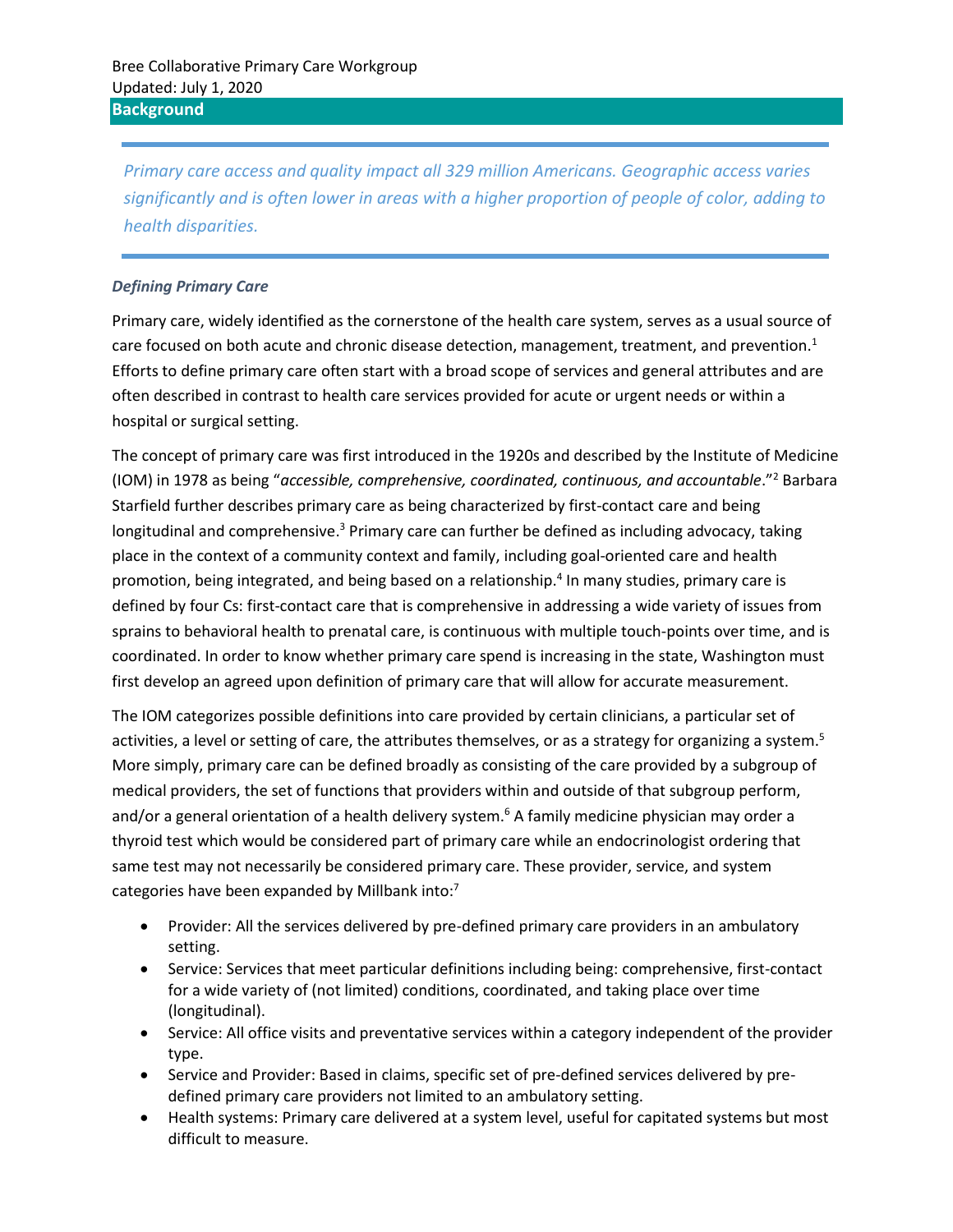## *Access and Outcomes*

Access to primary care has multiple dimensions; identified as: availability or resources, accessibility or how close a delivery site is to where a person lives or works, accommodation or the hours that the delivery site operates, affordability or cost of care and acceptability or how well the care that is offered matches a person's individual needs and preferences such as through the availability of care in different languages.<sup>8</sup> Accessibility is the most well studied in association with individual and population health, consistently showing a positive impact.<sup>9</sup> Early studies in the 1990s found an association between a higher ratio of primary care physicians at a state-level and population-level health outcomes such as lower all-cause mortality and mortality from heart disease, cancer, stroke, as well as infant mortality.<sup>10</sup> Presence of primary care providers is also associated with increased life span, reduction in infant low birth weight, better overall patient experience, and a person's self-rated health.<sup>11,12,13</sup>

Access to regular, high-quality care is a challenge for many. Analysis of urban census tracts show lower levels of access to primary care in areas with a higher proportion of black Americans.<sup>14</sup> Those living in rural areas also have lower levels of access to primary care.<sup>15</sup> A primary care delivery site may be located in close geographic proximity but may not be of high quality, may have hours that render it inaccessible, or the providers may not be taking new patients. In a report from the Primary Care Collaborative, the authors note that "*consistent and growing evidence shows that primary care-oriented systems achieve better health outcomes, more health equity, and lower costs.*" <sup>16</sup> A lack of a sufficient primary care workforce is a growing issue that impacts accessibility in Washington State as well as nationally.<sup>17</sup>

<span id="page-1-0"></span>These issues are influenced and compounded by low reimbursement for primary care compared to specialty care and hospital care, with the United States spending between 5-7% of total health care expenditure on primary care and Washington State spending between 4.4% to 5.6% of total expenditure on primary care. [16,1](#page-1-0)8

### <span id="page-1-1"></span>*Workgroup*

The workgroup met from January 2020 to X to develop standards for use in payment models for Washington State.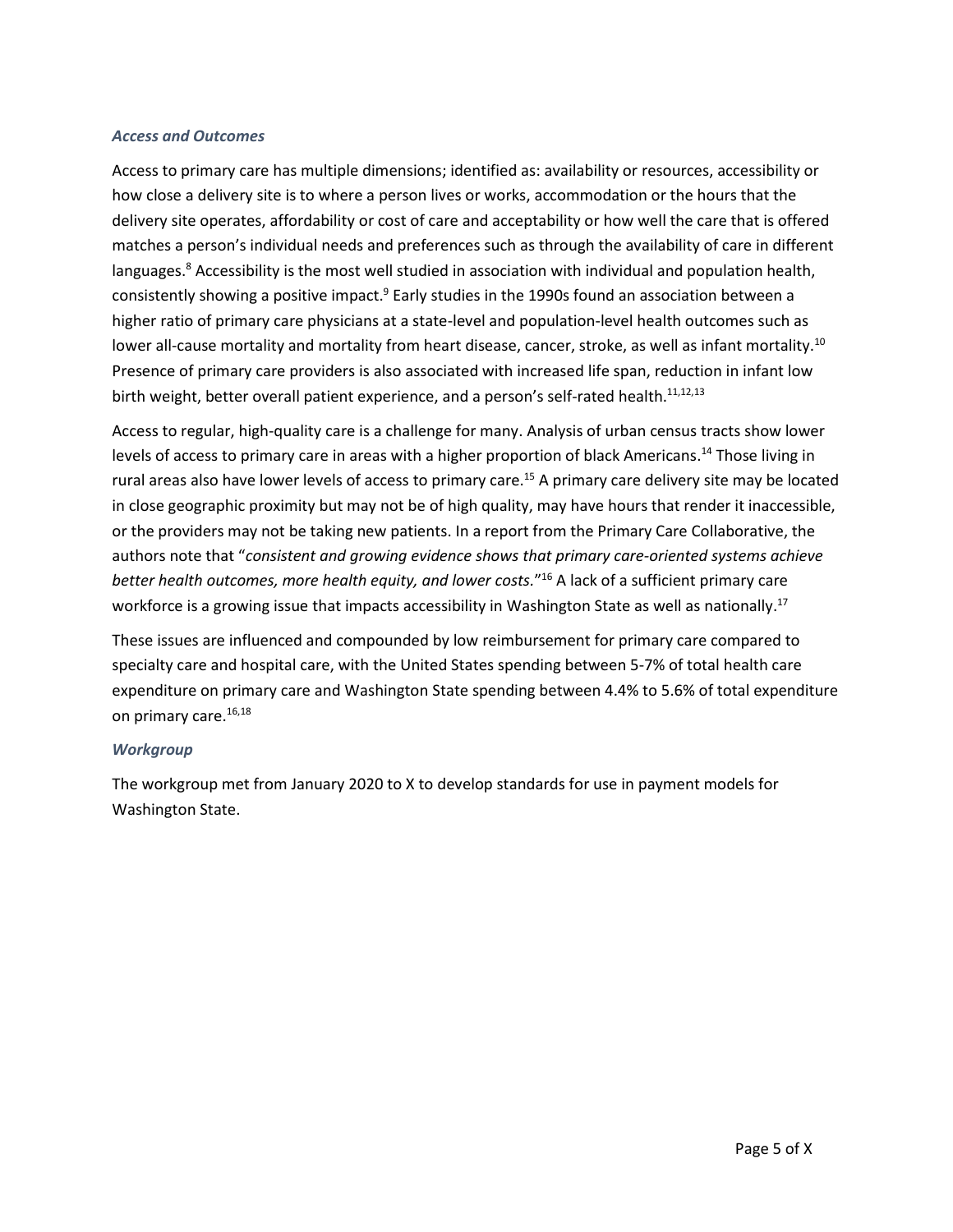## **Recommendation Framework**

The workgroup's goal is to foster a common understanding of primary care in order to increase primary care accessibility and availability.

| <b>Current Primary Care</b><br>Definition<br>(providers of, components<br>of, locations of service) | Millbank: Based in claims, specific set of pre-defined services delivered<br>by pre-defined primary care providers not limited to an ambulatory<br>setting. |
|-----------------------------------------------------------------------------------------------------|-------------------------------------------------------------------------------------------------------------------------------------------------------------|
| <b>Aspirational Primary Care</b>                                                                    | Millbank: Services that meet particular definitions including being:                                                                                        |
| Definition                                                                                          | comprehensive, first-contact for a wide variety of (not limited)                                                                                            |
|                                                                                                     | conditions, coordinated, and taking place over time (longitudinal)                                                                                          |
| <b>Components of Primary</b>                                                                        | Care coordination                                                                                                                                           |
| Care with Large Impact                                                                              | Screenings (e.g., behavioral health, cancer)                                                                                                                |
|                                                                                                     | Chronic care management<br>$\bullet$                                                                                                                        |
|                                                                                                     | <b>Medication management</b><br>$\bullet$                                                                                                                   |
| <b>Primary Care Spend</b>                                                                           |                                                                                                                                                             |
| (A mechanism for                                                                                    |                                                                                                                                                             |
| measuring primary care                                                                              |                                                                                                                                                             |
| spend)                                                                                              |                                                                                                                                                             |

## *Defining a Primary Care Provider*

In Washington State, primary care provider is defined as "a general practice physician, family practitioner, internist, pediatrician, osteopathic physician, naturopath, physician assistant, osteopathic physician assistant, and advanced registered nurse practitioner licensed under Title 18 RCW."<sup>19</sup> The workgroup sought to operationalize the four C's described above to develop a standardized set of questions to define primary care providers and primary care.

### **If primary care is yes to ALL of the following:**

**Accountability** and advanced clinical judgement for a person's care/panel of patients is lies with one of the following:

- Doctor of Medicine General practice, Family Practice, Internal Medicine, Geriatrics, Pediatrics, Adolescent Medicine
- Doctor of Osteopathic Medicine General practice, Family Practice, Internal Medicine, Geriatrics, Pediatrics, Adolescent Medicine
- Advance Registered Nurse Practitioner Family, Adult, Pediatric, Women's Health
- Physician Assistant Family, Adult, Pediatric, Women's Health
- Osteopathic Physician Assistant Family, Adult, Pediatric, Women's Health
- Naturopath
- Certified nurse midwife When providing care outside of managing pregnancy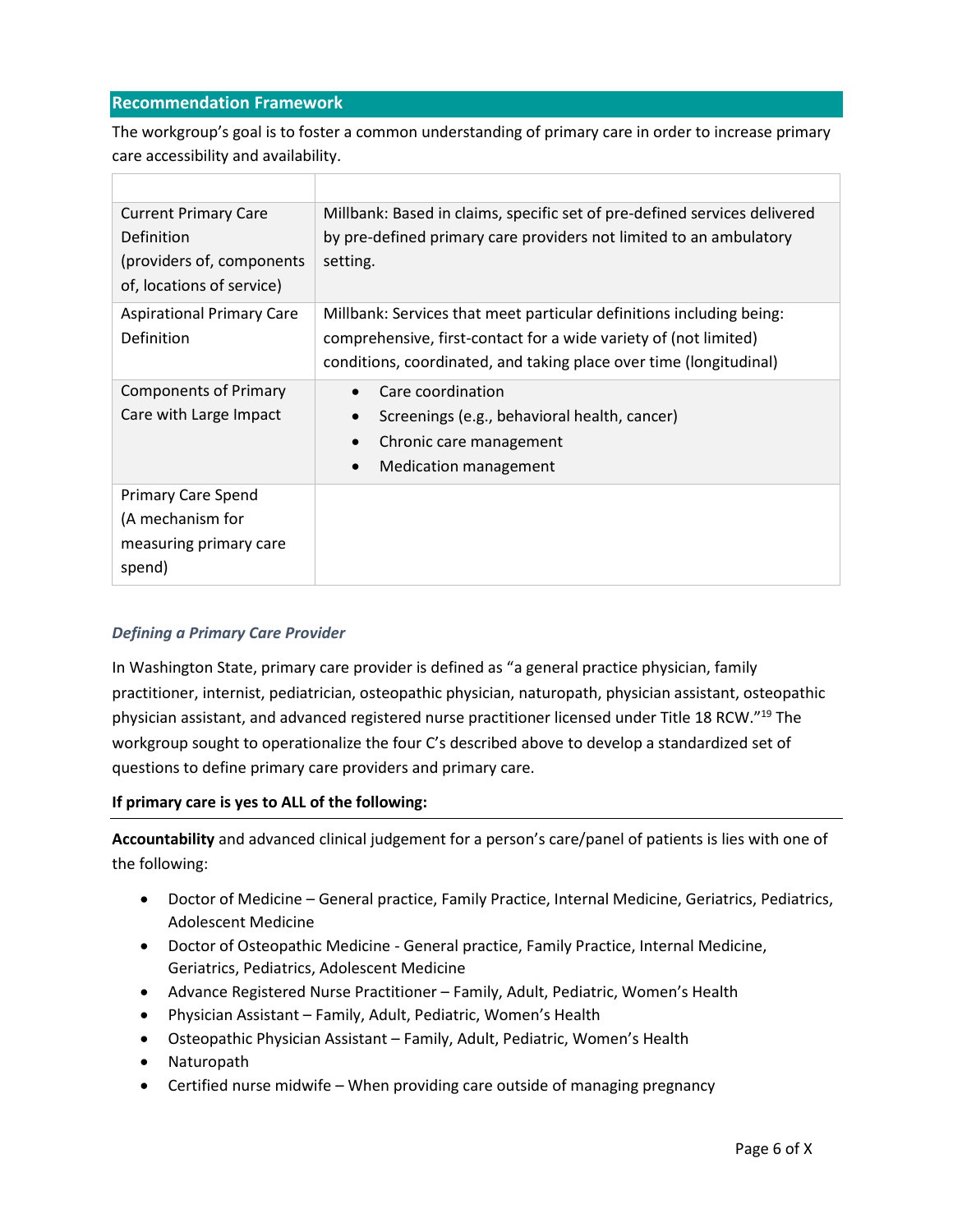**Team-Based** – In addition to the accountable provider listed above, care should be managed by a team. The workgroup does not want to be prescriptive on who must be on the team but emphasizes that care must include behavioral health and a care coordination function. Team members can include: psychologist, psychiatrist, social worker, registered nurse, medical assistant, care coordinator, etc.

**First Contact** – Does the team assess, triage, and direct a person's health or health care issues as they arise? **Comprehensive** – Does the team care for the whole person and provide services that address multiple organ systems including active management of chronic



physical (e.g., COPD, diabetes) and behavioral health (e.g., depression, anxiety, substance use disorder) conditions as well as USPSTF recommended screening and preventive services? **Continuous** – Does the team maintain or attempt to develop a longitudinal relationship? **Coordinated** – Does the team take responsibility for a person's care through managing a care plan in coordination with a multidisciplinary team and/or with offsite referrals?

**Appropriate** – Does the team provide evidence-based, person-centered medicine that includes behavioral health?

## **Figure 2: Care Provided Over the Course of a Person's Life: Doris**

| Pediatrician<br>Asthma | <b>Family Medicine</b><br>Asthma                                                              |  |                                                       |  | <b>Family Medicine</b><br>Asthma, high blood pressure |                                 |                                | Geriatrician<br>Asthma, HBP |  | Death   |  |
|------------------------|-----------------------------------------------------------------------------------------------|--|-------------------------------------------------------|--|-------------------------------------------------------|---------------------------------|--------------------------------|-----------------------------|--|---------|--|
|                        | <b>Breaks</b><br>set<br>ш<br>∍<br>E,<br>₾<br>rsician<br><b>rgenc</b><br>8<br>lego<br>$\sigma$ |  | High<br>੨<br>ੁ<br>nanaged<br>Guanc<br>OB/GYN<br>-risk |  |                                                       | ΩJ<br>8<br>paged<br>logist<br>ਤ | <b>Breast</b><br><b>Cancer</b> |                             |  | Hospice |  |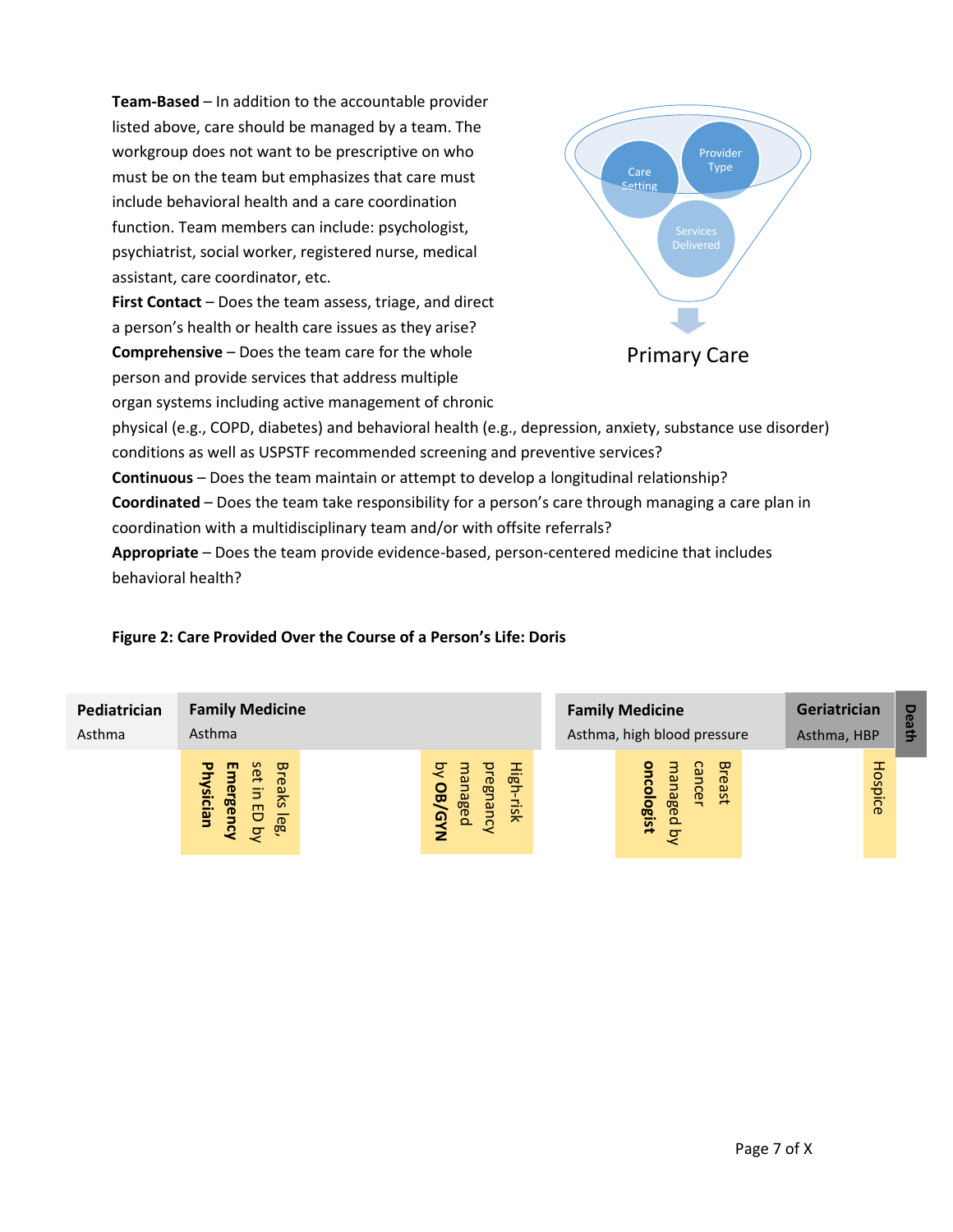## *Measurement*

Measurement is limited by available data, which is predominantly derived from fee for service claims. Developing a mechanism to measure primary care using the four Cs described above (first contact, comprehensive, continuous, and coordinated) is difficult using claims data as these aspects are reflected in codes that are billed. Further, the lack of a nationally accepted definition of primary care is a major impediment to assessing and increasing the primary care expenditures uniformly across states.

The Washington State Office of Financial Management (OFM) report, mandated by legislation and published in December 2019 notes that comparisons between Washington's percent expenditure and either the national average or other states' reported expenditures are likely misleading due to these differing definitions. For example, Washington does not currently include non-claims-based care (e.g., care coordination activities) in the measure of primary care, but Oregon and Rhode Island do; this may artificially lower Washington's numbers.<sup>[18](#page-1-1)</sup>

In order to develop a proxy for what would be true primary care measurement, groups have operated on various assumptions. If defining by provider, the assumption is that a group of subspecialists (i.e., family medicine) always offers primary care and that other groups of subspecialists never provide primary care (i.e., emergency medicine). This assumption holds true for some but not all disciplines. Advance registered nurse practitioners and physician assistants practice in a multitude of settings, including surgical care, which is not reflected in a claim. The 2019 OFM report adjusted the total claims from ARNPs and PAs by 41% and 34%, respectively.

The OFM report presents narrow and broad definitions of primary care, differing based the types of providers who are assumed to be providing primary care. The narrow definition only includes providers who are traditionally considered to perform primary care while the broad definition includes a wider range of provider taxonomy codes includes behavioral health providers, clinical nurse specialists, registered nurses, midwives, and a host of other providers who are not typically considered general practitioners. [18](#page-1-1) The OFM stakeholder group also reviewed procedure codes and created both narrow and broad definitions of services qualifying as primary care. Only claims which met both the provider and service definitions of primary care were counted toward the state's total expenditure, with the narrow definition yielding 4.4% and the broad 5.6%.<sup>[18](#page-1-1)</sup>

However, the OFM report noted that deficiencies inherent to the Washington All Payor Claims Database claims database, combined with lack of a firm definition for primary care, limit the report's accuracy in some regards. Claims data does not capture, for example, whether or not the location of services provided was a primary care clinic. As was mentioned earlier, Washington lacks a way to measure nonclaims-based expenditures. The OFM report mentions a number of other systemic impediments to accurate measurement that may need to be addressed in order to calculate an accurate primary care expenditure percentage for the state.<sup>[18](#page-1-1)</sup>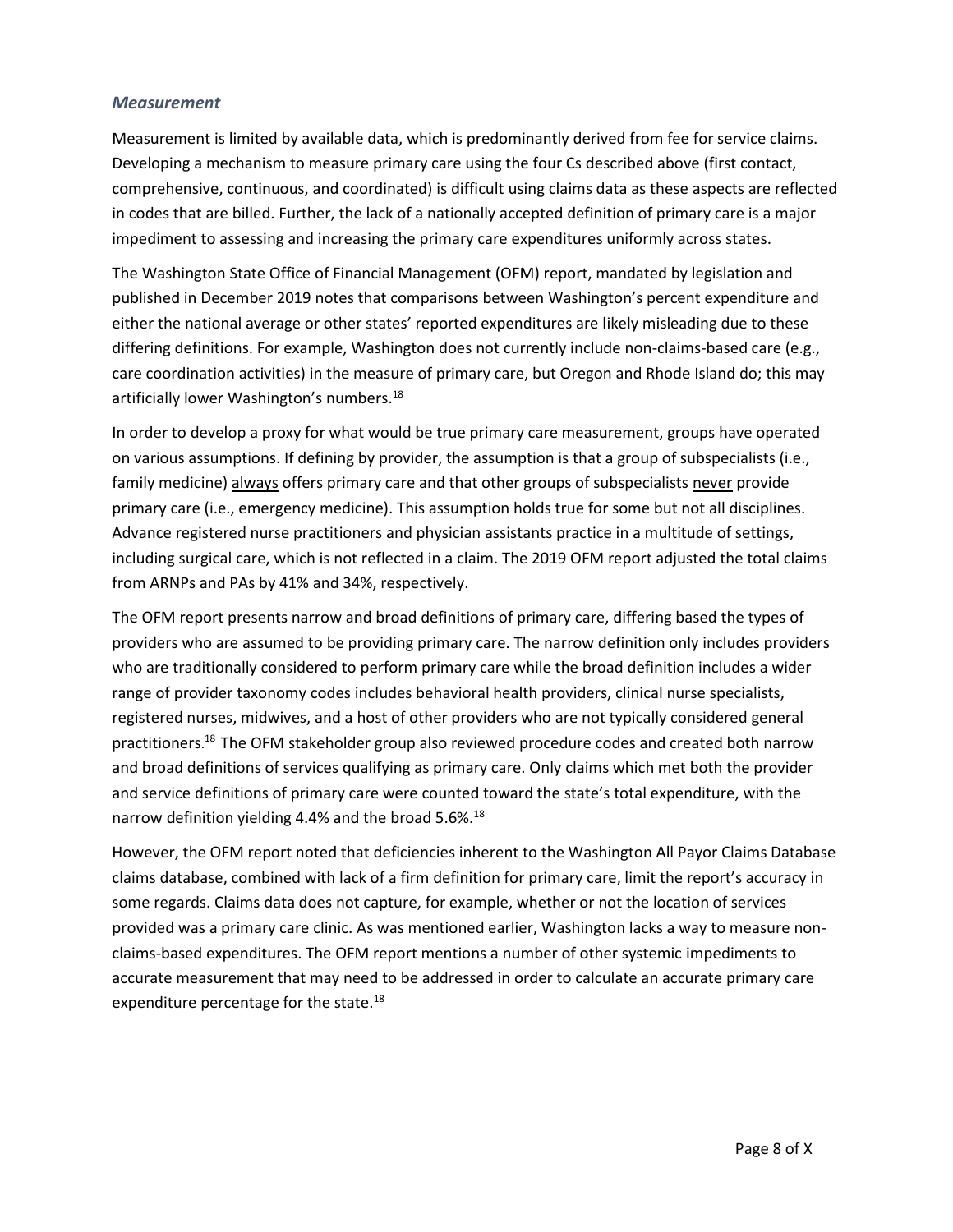## *Alignment with Previous Recommendations*

| <b>Primary Care</b>                                                                                     |  |                              |  |                        |                            |  |  |  |
|---------------------------------------------------------------------------------------------------------|--|------------------------------|--|------------------------|----------------------------|--|--|--|
| <b>Behavioral Health</b>                                                                                |  |                              |  |                        |                            |  |  |  |
| <b>Suicide Care</b><br><b>Antipsychotics</b><br><b>Violence</b><br><b>OUD Treatment</b><br><b>SBIRT</b> |  |                              |  |                        |                            |  |  |  |
|                                                                                                         |  |                              |  |                        |                            |  |  |  |
|                                                                                                         |  | <b>Advance Care Planning</b> |  |                        | <b>Reproductive Health</b> |  |  |  |
| <b>Alzheimer's Disease</b>                                                                              |  |                              |  | <b>Palliative Care</b> |                            |  |  |  |
| <b>Cancer Screening</b>                                                                                 |  |                              |  |                        |                            |  |  |  |
|                                                                                                         |  |                              |  |                        |                            |  |  |  |

| <b>Surgery</b> |  |
|----------------|--|
|                |  |

**Surgery Concology Care** Maternity Bundle Concology Care

**Hospital Readmissions**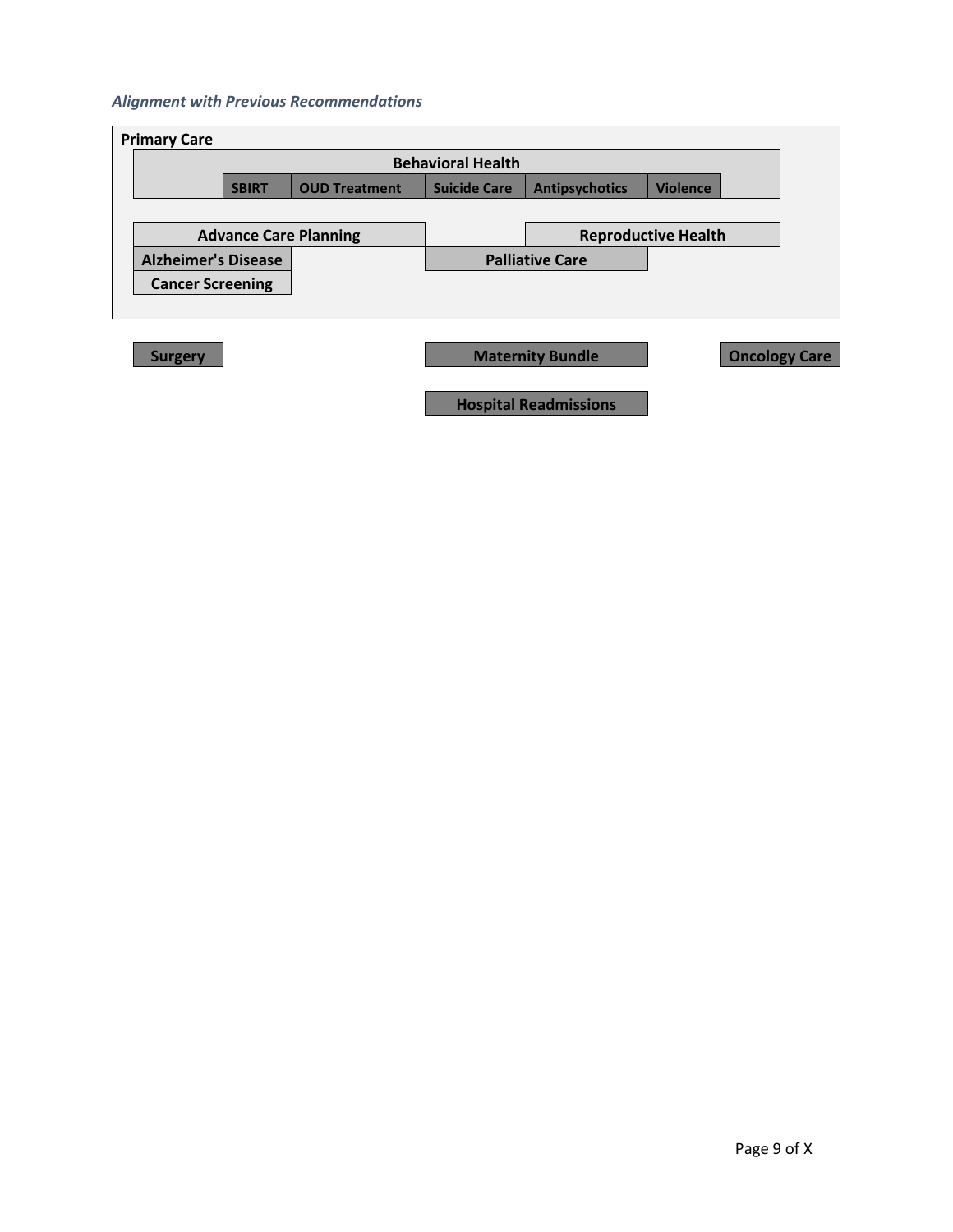## *Attribution*

Decisions for attribution:

unit of analysis (patient versus episode of care); signal for responsibility (professional costs versus number of evaluation and management visits); number of physicians that can be assigned responsibility (single physician versus multiple); and minimum threshold for assigning responsibility (majority of visits or costs versus plurality of visits or costs).20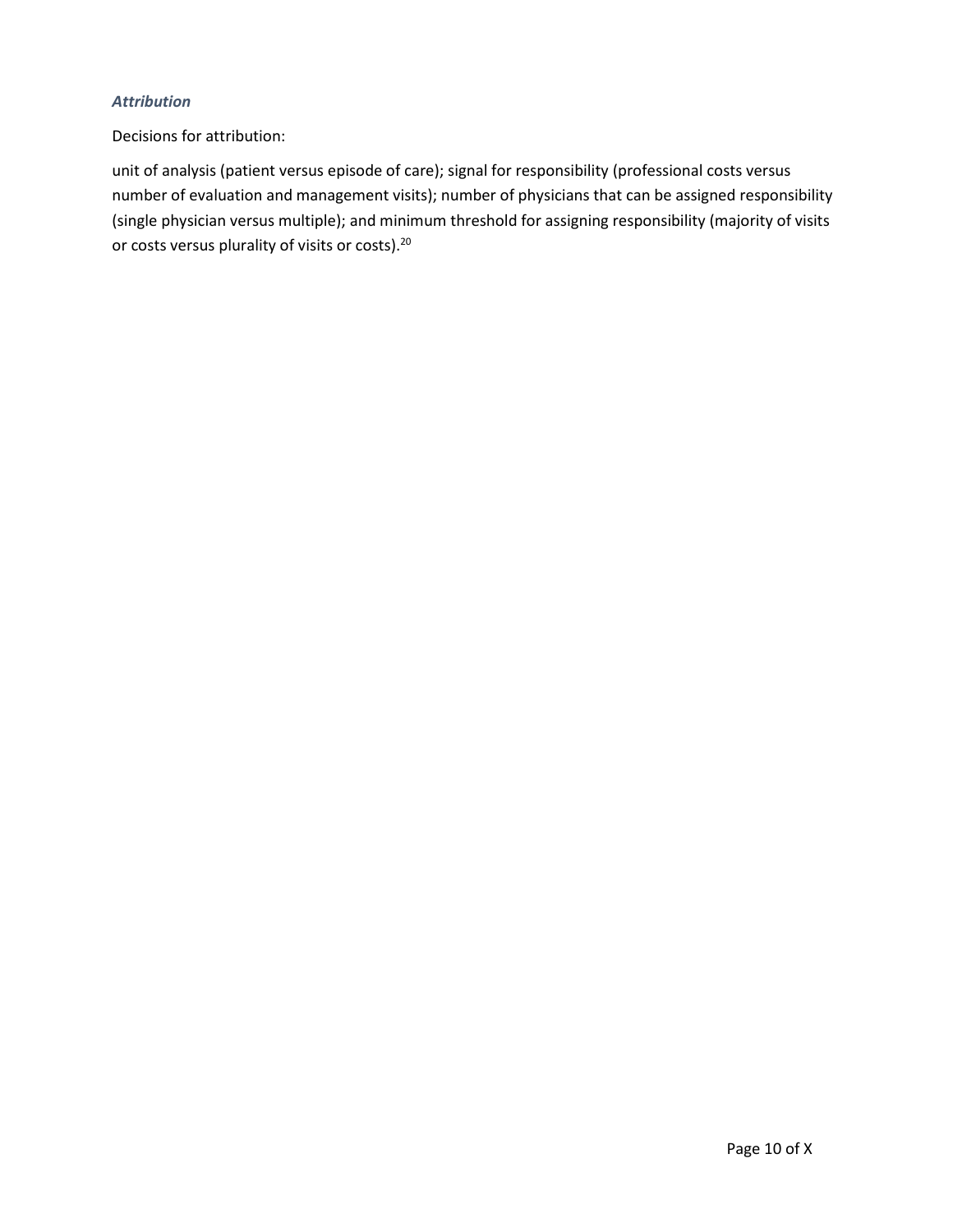#### *Patients and Family Members*

- Think about your broad health and wellness-related goals (e.g., being able to attend an upcoming family wedding).
- Where different options are available, like the areas noted in this document, give your provider(s) information about your values and preferences, and discuss options, tradeoffs, and implications of a decision together.
- Ask about whether a patient decision aid is available.
- Ask your care provider about the test or treatment options available, including the option of "doing nothing" or "watchful waiting."

### *Health Care Delivery Organizations and Systems*

- Work with your clinical champion(s) to educate providers about the value of shared decision making and how to have a good conversation that uses the patient decision aid or references the patient decision aid if the aid will be distributed to patients prior to the visit.
- Select one of the 10 clinical areas to pilot (e.g., breast cancer screening).

#### *Providers*

• Participate in skills training. Shared decision making is a learned skill-set that is supported by patient decision aids.

### *Health Plans and/or Professional Liability Carriers*

• Incorporate shared decision making requirements as standards for value-based models (e.g., Centers of Excellence).

### *Employers*

- Incorporate shared decision making requirements as standards for value-based contracting (e.g., Centers of Excellence, Accountable Care Organizations).
- Talk to your health plan about the importance of shared decision making and how to report on use of shared decision making including how to ensure appropriate reimbursement.

#### *Washington State Health Care Authority*

• Encourage the patient decision aid developer community to develop patient decision aids for the ten priority areas publicly available at no cost.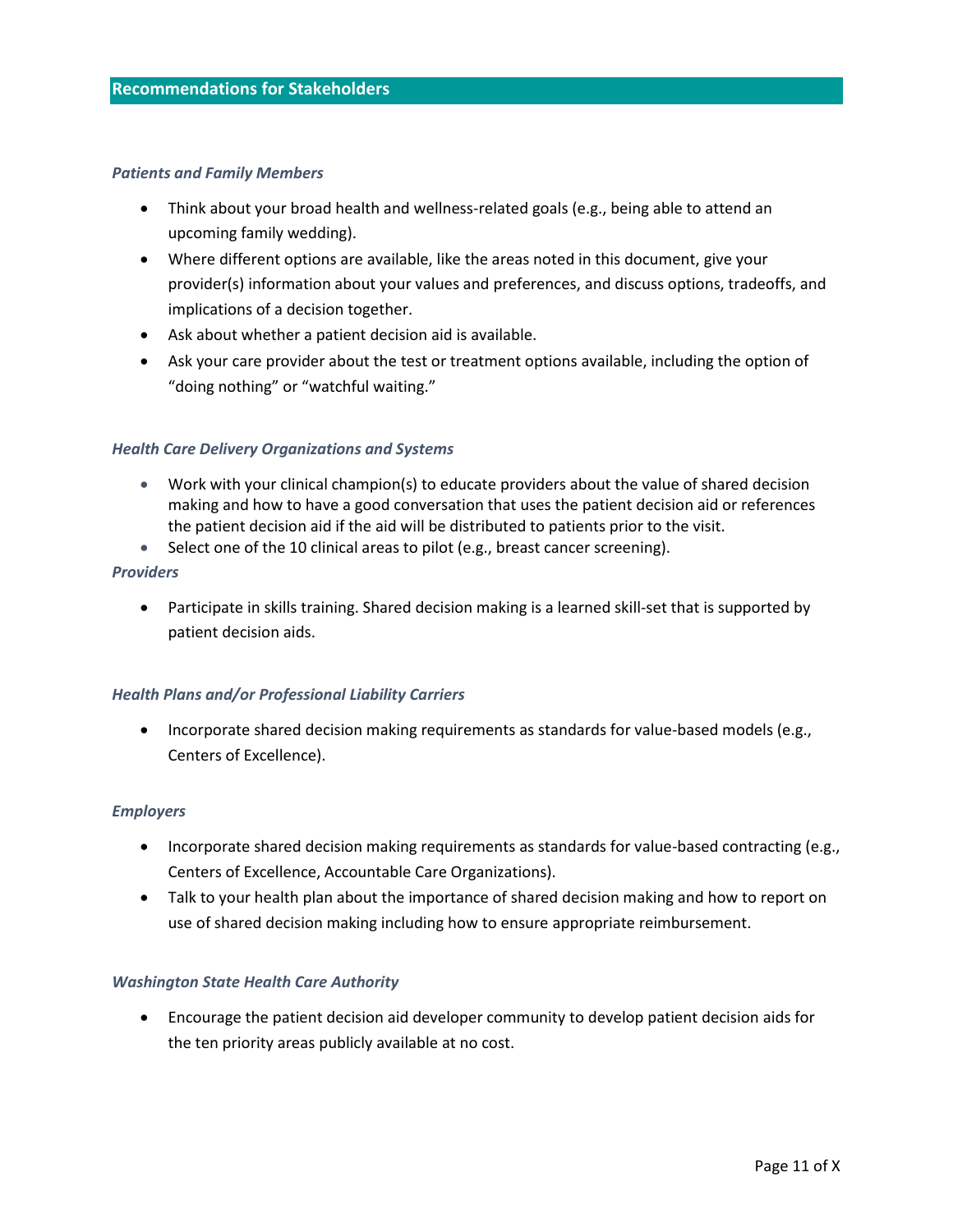# *Examples from Shared Decision Making Report*

Options for tracking shared decision making are below including those aligning with value-based reimbursement models from the Bree Collaborative and Federal programs:

- **Shared Decision Making Process**
	- Steward: Massachusetts General Hospital NQF #2962

*This measure assesses the extent to which health care providers actually involve patients in a decision-making process when there is more than one reasonable option. This proposal is to focus on patients who have undergone any one of seven common, important surgical procedures: total replacement of the knee or hip, lower back surgery for spinal stenosis of herniated disc, radical prostatectomy for prostate cancer, mastectomy for early stage breast cancer or percutaneous coronary intervention (PCI) for stable angina. Patients answer four questions (scored 0 to 4) about their interactions with providers about the decision to have the procedure, and the measure of the extent to which a provider or provider group is practicing shared decision making for a particular procedure is the average score from their responding patients who had the procedure.*

• **Informed, Patient-Centered Hip and Knee Replacement Surgery**  NQF #2958

Steward: Massachusetts General Hospital

*The measure is derived from patient responses to the Hip or Knee Decision Quality Instruments. Participants who have a passing knowledge score (60% or higher) and a clear preference for surgery are considered to have met the criteria for an informed, patient-centered decision. The target population is adult patients who had a primary hip or knee replacement surgery for treatment of hip or knee osteoarthritis.*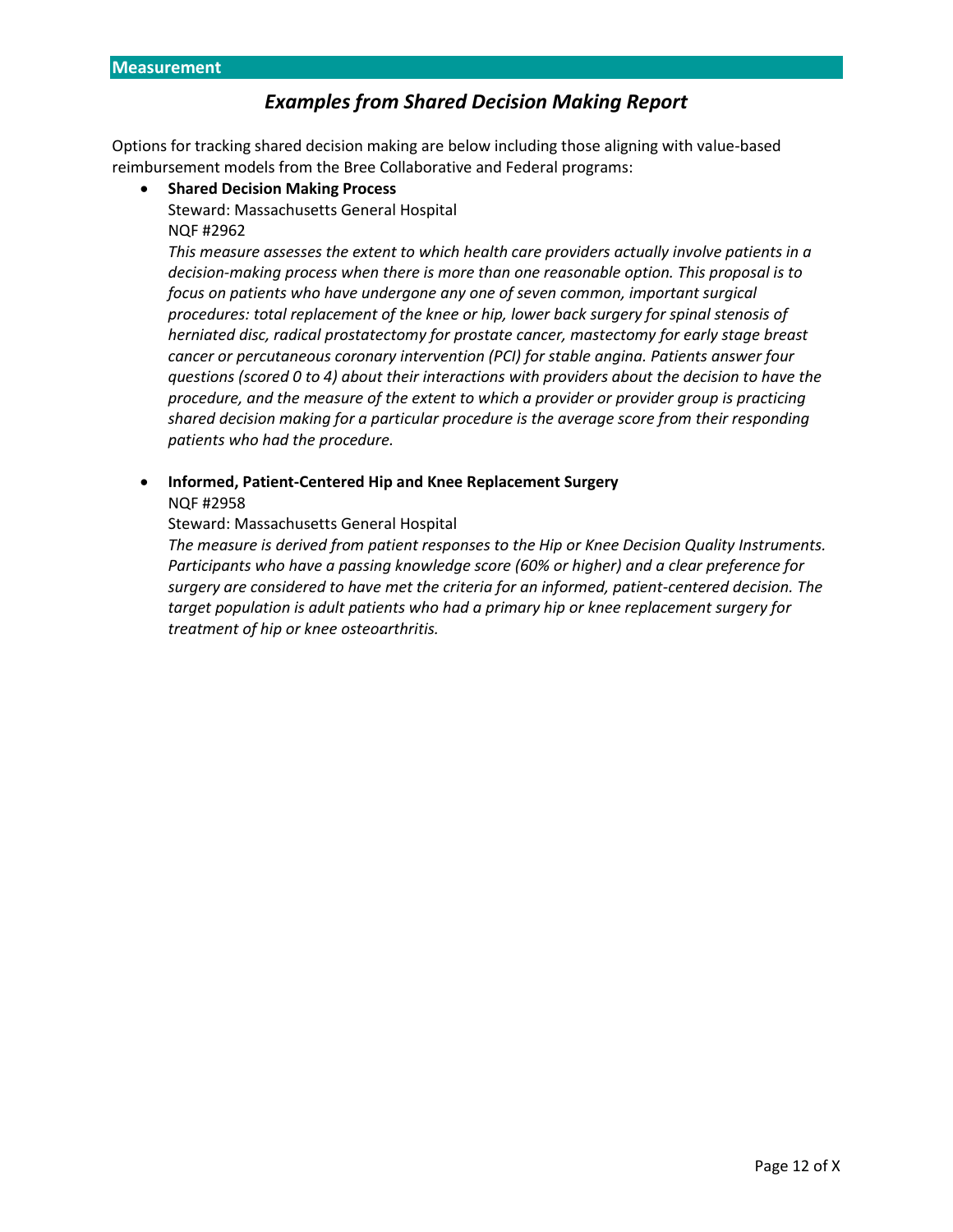# **Appendix C: Guideline and Systematic Review Search Results**

|                                              | Year | Title                                                                            | <b>Summary or Findings</b>                                                                                                                                                                                                                                                                                                                                                                                                                                                                                                                                                                                                                                                                                                                                                                                                                                                                                                                                                                                                                                                                                                                                                                                                                                                                                                                                                                                                                                                                                                                                                                                                                                                                                                                                                                                                                                                                                                                                                                                                                                                                                                                                                                                                                                                                                                               |
|----------------------------------------------|------|----------------------------------------------------------------------------------|------------------------------------------------------------------------------------------------------------------------------------------------------------------------------------------------------------------------------------------------------------------------------------------------------------------------------------------------------------------------------------------------------------------------------------------------------------------------------------------------------------------------------------------------------------------------------------------------------------------------------------------------------------------------------------------------------------------------------------------------------------------------------------------------------------------------------------------------------------------------------------------------------------------------------------------------------------------------------------------------------------------------------------------------------------------------------------------------------------------------------------------------------------------------------------------------------------------------------------------------------------------------------------------------------------------------------------------------------------------------------------------------------------------------------------------------------------------------------------------------------------------------------------------------------------------------------------------------------------------------------------------------------------------------------------------------------------------------------------------------------------------------------------------------------------------------------------------------------------------------------------------------------------------------------------------------------------------------------------------------------------------------------------------------------------------------------------------------------------------------------------------------------------------------------------------------------------------------------------------------------------------------------------------------------------------------------------------|
| AHRQ:<br>Research<br>Findings and<br>Reports | 2019 | <b>Achieving</b><br><b>Health Equity</b><br>in Preventive<br><b>Services</b>     | No eligible studies evaluated effects of provider-specific barriers; 18 studies of population barriers provided low or insufficient<br>evidence regarding insurance coverage, access, age, rural location, low income, language, low health literacy, country of origin,<br>and attitudes. In 12 studies of clinician interventions, screening was higher for colorectal cancer with patient navigation, risk<br>assessment and counseling, educational materials, and decision aids; breast and cervical cancer with reminders involving lay<br>health workers; and cervical cancer with outreach and health education. Clinician-delivered interventions were effective for<br>smoking cessation and weight loss. In 11 studies of health information technologies, automated reminders and electronic decision<br>aids increased colorectal cancer screening, and web- or telephone-based self-monitoring improved weight loss, but other<br>technologies were not effective. In 88 studies of health system interventions, evidence was strongest for patient navigation to<br>increase screening for colorectal (risk ratio [RR] 1.64; 95% confidence interval [CI] 1.42 to 1.92; 22 trials), breast (RR 1.50; 95% CI<br>1.22 to 1.91; 10 trials), and cervical cancer (RR 1.11; 95% CI 1.05 to 1.19). Screening was also higher for colorectal cancer with<br>telephone calls, prompts, other outreach methods, screening checklists, provider training, and community engagement; breast<br>cancer with lay health workers, patient education, screening checklists, and community engagement; cervical cancer with<br>telephone calls, prompts, and community engagement; and lung cancer with patient navigation. Trials of smoking cessation and<br>obesity education and counseling had mixed results. In populations adversely affected by disparities, evidence is strongest for<br>patient navigation to increase colorectal, breast, and cervical cancer screening; telephone calls and prompts to increase colorectal<br>cancer screening; and reminders including lay health workers encouraging breast cancer screening. Evidence is low or insufficient<br>to determine effects of barriers or effectiveness of other interventions because of lack of studies and methodological limitations of<br>existing studies. |
|                                              | 2016 | Improving<br>Cultural<br>Competence<br>to Reduce<br>Health<br><b>Disparities</b> | None of the included studies measured the effect of cultural competence interventions on health care disparities. Most of the<br>training interventions measured changes in professional attitudes toward the population of interest but did not measure the<br>downstream effect of changing provider beliefs on the care delivered to patients. Interventions that altered existing protocols,<br>empowered patients to interact with the formal health care system, or prompted provider behavior at the point of care were<br>more likely to measure patient-centered outcomes. The medium or high risk of bias of the included studies, the heterogeneity of<br>populations, and the lack of measurement consensus prohibited pooling estimates or commenting about efficacy in a meaningful<br>or responsible way. The term "cultural competence" is not well defined for the LGBT and disability populations, and is often<br>conflated with patient-centered or individualized care. There are many gaps in the literature; many large subpopulations are not<br>represented.                                                                                                                                                                                                                                                                                                                                                                                                                                                                                                                                                                                                                                                                                                                                                                                                                                                                                                                                                                                                                                                                                                                                                                                                                                                    |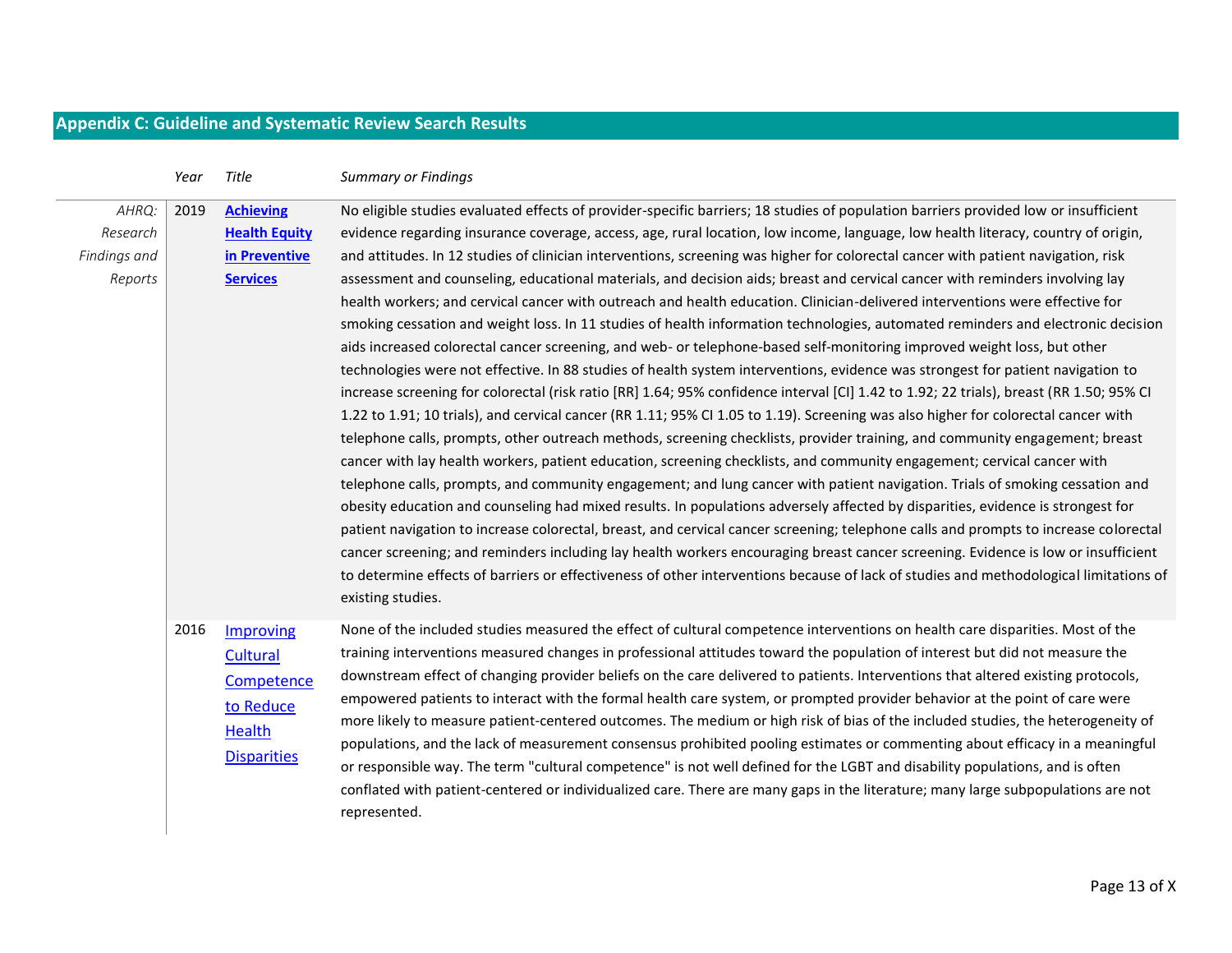| Cochrane<br>Collection | 2012 | <b>Narrow band</b><br>imaging versus<br>conventional<br>white light<br>colonoscopy<br>for the<br>detection of<br>colorectal<br>polyps | We could not find convincing evidence that NBI is significantly better than high definition WLC for the detection of patients with<br>colorectal polyps, or colorectal adenomas. We found evidence that NBI might be better than standard definition WLC and equal to<br>high definition WLC for detection the patients with colorectal polyps, or colorectal adenomas.                                                                                                                                                                                                                                                                                        |
|------------------------|------|---------------------------------------------------------------------------------------------------------------------------------------|----------------------------------------------------------------------------------------------------------------------------------------------------------------------------------------------------------------------------------------------------------------------------------------------------------------------------------------------------------------------------------------------------------------------------------------------------------------------------------------------------------------------------------------------------------------------------------------------------------------------------------------------------------------|
|                        | 2016 | <b>Interventions</b><br>to encourage<br>uptake of<br>cancer<br>screening for<br>people with<br>severe mental<br><b>illness</b>        | A comprehensive search showed that currently there is no RCT evidence for any method of encouraging cancer screening uptake<br>in people with SMI. No specific approach can therefore be recommended. High-quality, large-scale RCTs are needed urgently to<br>help address the disparity between people with SMI and others in cancer screening uptake.                                                                                                                                                                                                                                                                                                       |
|                        | 2019 | Follow-up<br>strategies for<br>patients<br>treated for<br>non-metastatic<br>colorectal<br>cancer                                      | The results of our review suggest that there is no overall survival benefit for intensifying the follow-up of patients after curative<br>surgery for colorectal cancer. Although more participants were treated with salvage surgery with curative intent in the intensive<br>follow-up groups, this was not associated with improved survival. Harms related to intensive follow-up and salvage therapy were<br>not well reported.                                                                                                                                                                                                                            |
|                        | 2013 | Personalised<br>risk<br>communication<br>for informed<br>decision<br>making about                                                     | There is strong evidence from three trials that personalised risk estimates incorporated within communication interventions for<br>screening programmes enhance informed choices. However the evidence for increasing the uptake of such screening tests with<br>similar interventions is weak, and it is not clear if this increase is associated with informed choices. Studies included a diverse<br>range of screening programmes. Therefore, data from this review do not allow us to draw conclusions about the best<br>interventions to deliver personalised risk communication for enhancing informed decisions. The results are dominated by findings |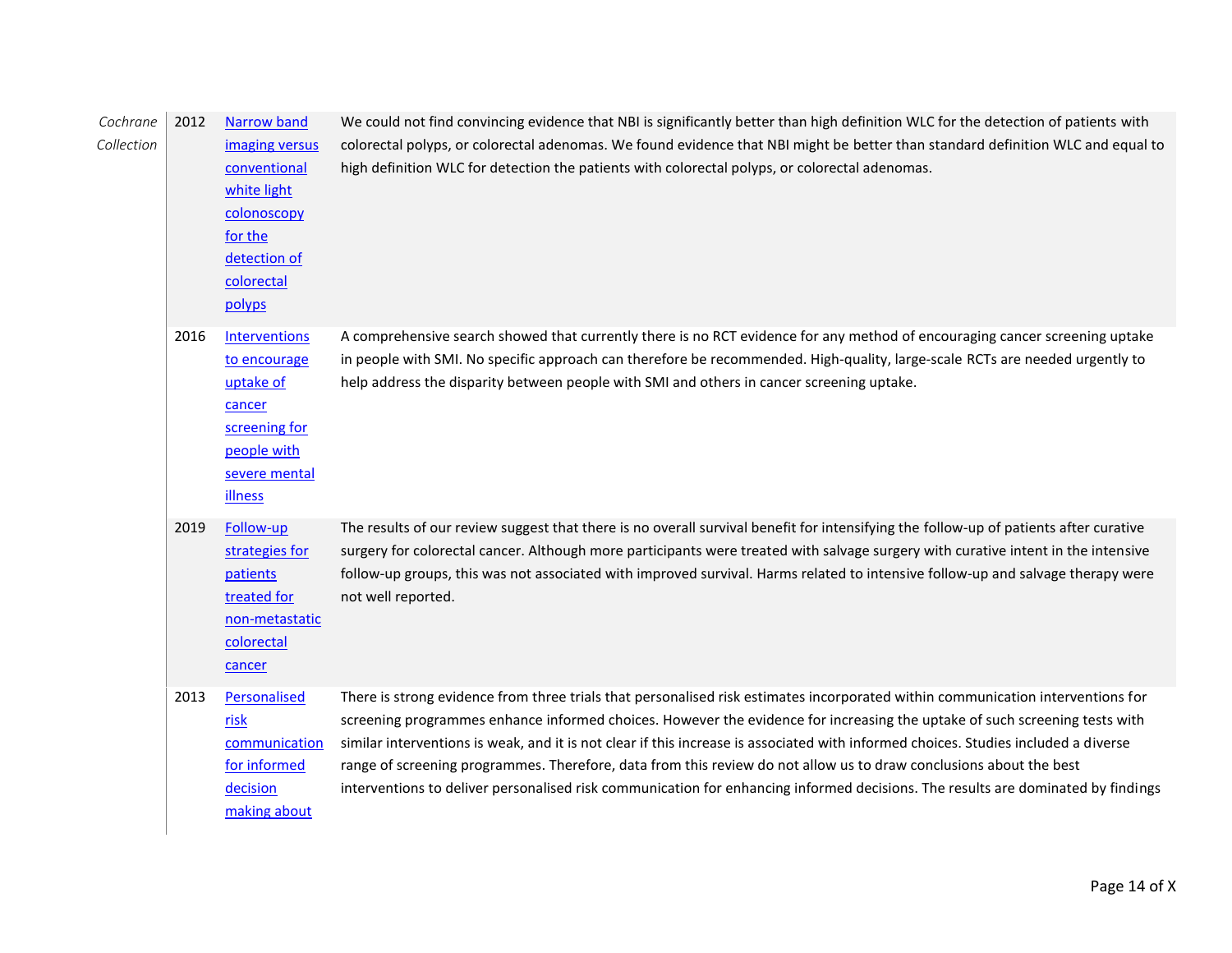|                               |      | taking                 | from the topic area of mammography and colorectal cancer. Caution is therefore required in generalising from these results, and   |  |
|-------------------------------|------|------------------------|-----------------------------------------------------------------------------------------------------------------------------------|--|
|                               |      | screening tests        | particularly for clinical topics other than mammography and colorectal cancer screening.                                          |  |
|                               |      |                        |                                                                                                                                   |  |
|                               |      |                        |                                                                                                                                   |  |
|                               | 2017 | <b>Decision aids</b>   | Compared to usual care across a wide variety of decision contexts, people exposed to decision aids feel more knowledgeable,       |  |
|                               |      | for people             | better informed, and clearer about their values, and they probably have a more active role in decision making and more accurate   |  |
|                               |      | facing health          | risk perceptions. There is growing evidence that decision aids may improve values-congruent choices. There are no adverse effects |  |
|                               |      | treatment or           | on health outcomes or satisfaction. New for this updated is evidence indicating improved knowledge and accurate risk perceptions  |  |
|                               |      | screening              | when decision aids are used either within or in preparation for the consultation. Further research is needed on the effects on    |  |
|                               |      | decisions              | adherence with the chosen option, cost-effectiveness, and use with lower literacy populations.                                    |  |
| Veterans                      | 2019 | What is the            | In 2009, the Veterans Health Administration Handbook 1101.02 established a baseline panel size of 1,200 patients for a full-time  |  |
| Administration                |      | <b>Optimal Panel</b>   | physician in a Patient Aligned Care Team (PACT). This number could be adjusted up or down based on availability of support staff, |  |
| Evidence-                     |      | <b>Size in Primary</b> | the number of examination rooms, and patient complexity. After adjustment for these factors, panels ranged from 1,000 to 1,400.   |  |
| based                         |      | Care? A                | Veterans Health Administration (VHA) Directive 1406 reaffirmed both the baseline panel numbers and adjustment parameters.         |  |
| Synthesis                     |      | <b>Systematic</b>      |                                                                                                                                   |  |
| Program                       |      | Review                 |                                                                                                                                   |  |
| Health                        | None |                        |                                                                                                                                   |  |
| Technology                    |      |                        |                                                                                                                                   |  |
| Assessment<br>Program         |      |                        |                                                                                                                                   |  |
| Centers for                   | N/a  |                        |                                                                                                                                   |  |
| <b>Disease</b>                |      |                        |                                                                                                                                   |  |
| Control and                   |      |                        |                                                                                                                                   |  |
| Prevention                    |      |                        |                                                                                                                                   |  |
| Institute for<br>Clinical and | 2008 | Computed tomography    | Given the possible benefits of introducing a widely available minimally-invasive option for                                       |  |
| Economic                      |      | (CT) colonography      | colorectal cancer screening, there is considerable interest in CTC.                                                               |  |
| Review                        |      |                        |                                                                                                                                   |  |